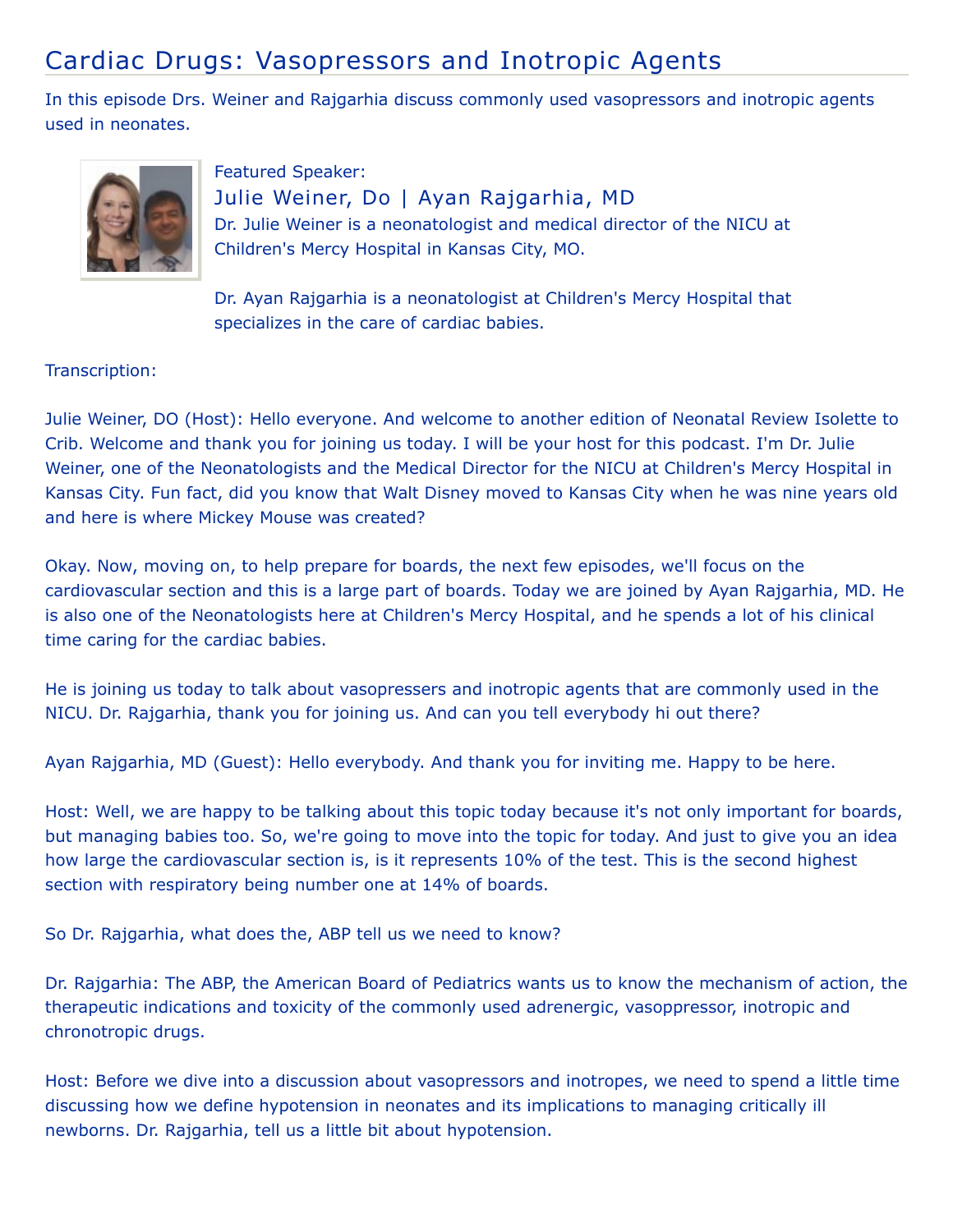Dr. Rajgarhia: Dr. Weiner, studies that have sought to determine normal ranges of blood pressure in newborns often have weaknesses such as retrospective data collection, small number of patients and use of both invasive and noninvasive blood pressure values. In most studies though, blood pressure is higher in larger, more mature infants, and there is an increase in blood pressure with increasing postnatal age.

The commonly used clinical tool of mean arterial blood pressure equals gestational age is applicable for maybe the first 72 hours of the life of a newborn. After which most babies should have a mean blood pressure that's at least 30 millimeters of mercury, which is the lower limit of the cerebral blood flow autoregulatory curve. Added to this problem, hypotension is often a late sign of shock in neonates. Given the uncertainty of accurate blood pressure values and the need to identify circulatory compromise early, we need to rely on a combination of signs rather than blood pressure alone, such as capillary refill time, heart rate, urine output, acidosis, central venous pressure, mixed venous saturation as well as newer strategies, such as functional echocardiography and near infrared spectroscopy to identify circulatory compromise. For the rest of the discussion, when we use the term hypotension it will be used to reflect a blood pressure value which is inadequate to maintain end-organ perfusion and leads to this circulatory compromise, which we've been talking about.

Host: Those are all very good points about hypotension and recognizing the implications for neonates. Dr. Rajgarhia, can you now move into discussing how we treat or manage hypotension in the NICU?

Dr. Rajgarhia: Now we will review the inotropes most commonly used in neonatology, focusing on their pharmacologic properties and clinical factors that affect the selection of these medications. And first up is dopamine. Dopamine is an endogenous sympathomimetic amine that potentiates the release of norepinephrine, in addition to its direct action on alpha, beta and dopaminergic receptors. The receptor effects of dopamine are dose dependent, which means that at a low dose of 0.5 to two micrograms per kilo per minute, it acts on dopaminergic receptors. At a medium dose of two to six micrograms per kilo per minute. It acts on cardiac beta one receptors and at higher doses of greater than six to 10 micrograms per kilo per minute, it acts on alpha one receptors.

Now, what do these receptors do? Dopaminergic receptor stimulation increases renal blood flow through renal vasodilatation. It changes, renal tubular absorption, and causes positive inotropy. The net effect is increased renal blood flow. Stimulation of dopaminergic receptors is also responsible for the endocrine effects of dopamine, which we see. Including a decrease in the levels of thyrotropin, prolactin and thyroxin hormones. Beta one receptor stimulation increases cardiac output through positive inotropy, that is myocardial contractility and chronotropy, that is heart rate. And lastly, alpha one receptor stimulation produces systemic vasoconstriction.

Host: So, how do we use dopamine in the NICU?

Dr. Rajgarhia: Dopamine would fall in the category of a vasopressor inotrope that increases systemic vascular resistance and cardiac contractility. It is the most commonly used drug for the management of hypotension in newborns. It also increases peripheral perfusion and cerebral blood flow in very low birth weight infants. It is more effective than dobutamine in increasing mean blood pressure and has a comparable effect when compared to epinephrine in increasing blood pressure and urine output. But in a nutshell, dopamine can be used for practically any indication in the NICU.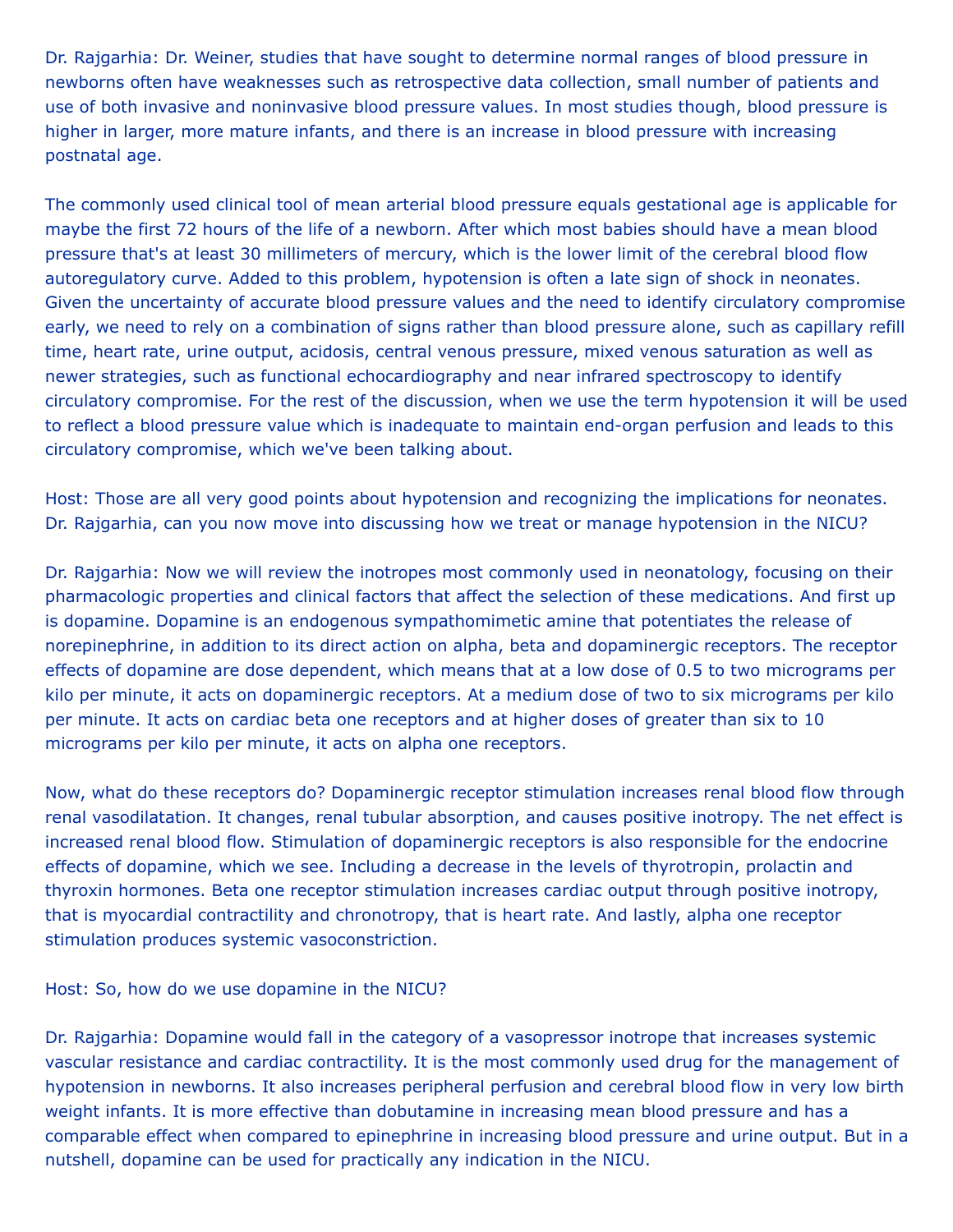Host: So now that we know dopamine is the most commonly used drug, are there side effects that we need to worry about or be aware?

Dr. Rajgarhia: As we discussed earlier, Dr. Weiner, while we discussed its mechanism of action, potential negative effects of dopamine include abnormalities of the endocrine system, arrhythmias and an increase in pulmonary vascular resistance. This effect on pulmonary vascular resistance limits its use in pulmonary hypertension. Higher doses of dopamine can also significantly increase systemic vascular resistance causing impairment of cardiac contractility and cardiac output.

Next we will discuss dobutamine. Dobutamine is a synthetic sympathomimetic amine that acts directly on alpha and beta receptors without the release of norepinephrine. This is different from the mechanism of action of dopamine. This synthetic catecholamine has a relative affinity for beta one cardio receptors leading to increased myocardial contractility and beta two receptors leading to vasodilation of the peripheral vasculature. It also has some peripheral vasoconstriction action through its effect on alpha receptors, but the overall net effect is systemic vasodilation.

Host: So, how is dobutamine used in the NICU?

Dr. Rajgarhia: Dr. Weiner, dobutamine is an inotrope vasodilator, which is used primarily for the treatment of decreased myocardial contractility, and low cardiac output. It has been the drug of choice for hypotension during the transition period in premature neonates secondary to its ability to improve contractility of the immature myocardium and decrease afterload.

And although dopamine is more effective at increasing mean blood pressure, dobutamine is more effective in increasing systemic blood flow. Dobutamine is also used in the treatment of pulmonary hypertension due its ability to increase myocardial function and decrease pulmonary vascular resistance.

Host: So now, what we dobutamine for, are there specific side effects or worries with dobutamine we should be aware of?

Dr. Rajgarhia: The possible negative effects of dobutamine are again, based on its mechanism of action. And include peripheral vasodilation and associated hypotension as well as arrhythmias.

Moving on to the next class of drugs, we'll talk about epinephrine. Now, epinephrine is an endogenous catecholamine that stimulates alpha one and two and beta one and two receptors. The beta receptor effect is seen at lower doses of 0.01 to .1 micrograms per kilo per minute and causes an increase in myocardial contractility with associated peripheral vasodilation. High-dose epinephrine of and doses of more than 0.1 microgram per kilo per minute is associated with increased systemic vascular resistance due to alpha receptor mediated peripheral vasoconstriction.

Host: So epinephrine is another one of the drugs that seems to be used pretty commonly. Can you talk about the use in the NICU?

Dr. Rajgarhia: Absolutely. Epinephrine like dopamine would be classified as a vasopressor inotrope, and it's primarily used to treat hypotension, which is refractory to first-line medications and therapies.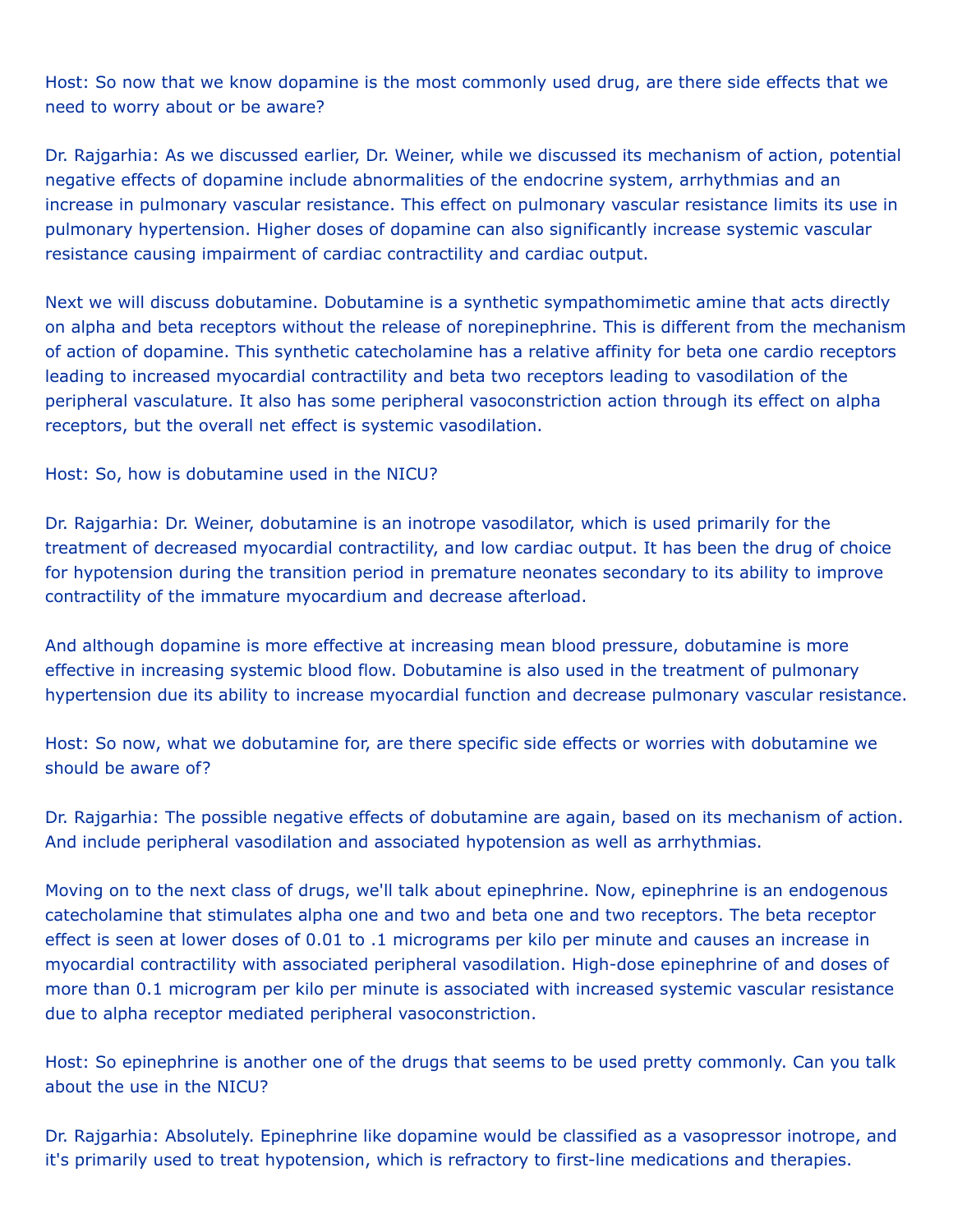Epinephrine increases blood pressure with an efficacy that is similar to dopamine, although producing an increase in heart rate, plasma lactate level and blood glucose level.

And we'll talk about some of these effects in a little more detail later. It also has a greater effect in increasing cerebral blood flow when compared to dopamine. In pulmonary hypertension, epinephrine increases cardiac output, similar to dopamine with preferential systemic vasoconstriction. Although its utility is limited because of its effects in increasing heart rate and lactic acidosis.

Host: With epinephrine like the other medications are there side effects we should be aware of?

Dr. Rajgarhia: It's possible negative effects are those that we've discussed previously and include tachycardia or increase in heart rate, arrhythmias, peripheral ischemia, lactic acidosis, and hyperglycemia. When you look at its side effect profile, tachycardia that we see is most likely attributable to the beta two receptor stimulation in the heart while the lactic acidosis and hyperglycemia that we see are most likely attributable to the beta two receptor stimulation in the liver.

Excessive vasoconstriction leading to ischemia occurs predominantly at very high doses and does not represent the most likely cause of these adverse effects, at least in routine clinical practice. So, unfortunately there is no drug without side effects.

Our discussion of epinephrine isn't complete without discussing, norepinephrine. And norepinephrine is an endogenous catecholamine as well that increases systemic vascular resistance and cardiac output by activation of alpha one and two and beta one receptors. As with epinephrine, norepinephrine constricts systemic vasculature to a greater degree than pulmonary vasculature. Norepinephrine also increases cardiac output by increasing contractility via the beta one receptors. Although this effect is less pronounced in the setting of potent alpha receptor mediated vasoconstriction and increase in afterload.

Host: Dr. Rajgarhia, thank you for bringing up norepinephrine during this discussion. Can you also comment on how we use it in the NICU?

Dr. Rajgarhia: Dr. Weiner norepinephrine is a vasopresser that is used for the management of hypotension, seen secondary to vasodilatory septic shock due to its preferential alpha action. It has been shown to increase mean blood pressure, reduce oxygen requirement and improve tissue perfusion. In pulmonary hypertension, it has been shown to decrease oxygen requirement, improve cardiac output and blood flow to the lungs. And there is some preliminary data that suggests that independent alpha two mediated pulmonary vasodilation is the contributor to these results.

Host: So is there side effects for norepinephrine that we should be aware of?

Dr. Rajgarhia: The potential negative effects of norepinephrine include excessive peripheral vasoconstriction which leads to tissue ischemia.

Shifting gears a little, we will now talk about milrinone. Milrinone is a phosphodiesterase type three inhibitor with inotropic inodilator that is promotes myocardial contractility and produces vasodilation, and lusitropic. That is, promotes myocardial relaxation properties. The inotropic effect results from decreased breakdown of cyclic adenosine monophosphate, biphosphodiesterase type three, which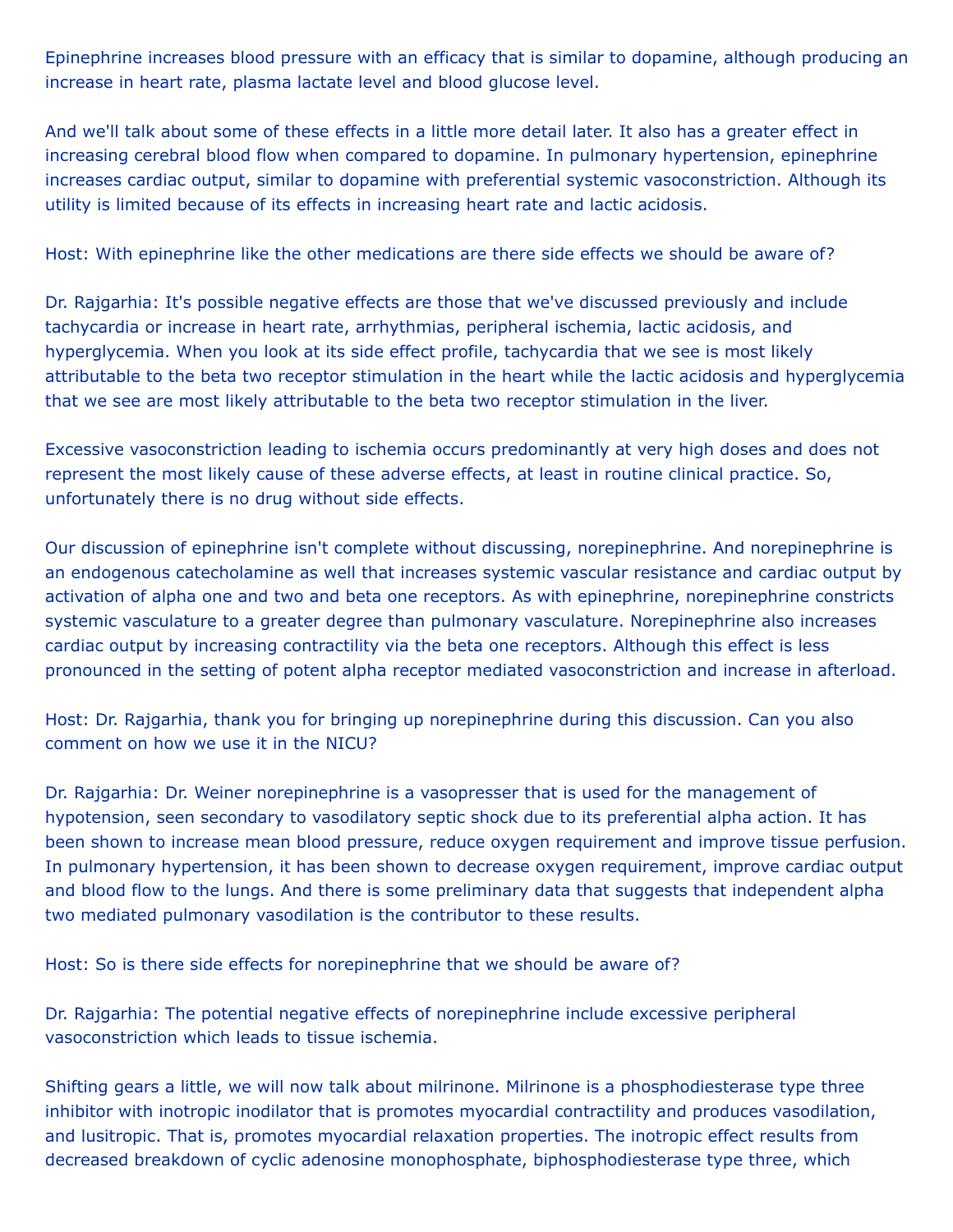perpetuates calcium influx into myocardial cells and results in myocardial contraction. The inodilator effect results from a similarly derived influx of calcium into smooth muscle cells, increasing relaxation and leading to peripheral vasodilation.

Finally the lusitropic effect is caused by myocardial relaxation due to actine myosine complex breakdown. Cumulatively, milrinone increases cardiac output without an increase in myocardial oxygen demand all the while decreasing afterload by decreasing systemic vascular resistance.

Host: Milrinone as one of the other common cardiovascular medication shoes in the NICU, especially for the cardiac babies. Can you tell us a little bit more in detail how it's used in the NICU?

Dr. Rajgarhia: You're absolutely right, Dr. Weiner. Milrinone is used primarily for the prevention and treatment of low cardiac output after cardiac surgery. It's use has been expanded a little bit outside of patients who undergo surgery. And it has also been evaluated for the treatment of PPHN or persistent pulmonary hypertension. Through phosphodiesterase inhibition, milrinone, augments pulmonary vasodilation, which is induced by nitric oxide, a drug commonly used to treat PPHN. Use is not without side effects though. And it should be used with caution in patients with PPHN, because of associated hypotension and potential decreased coronary perfusion.

Host: Besides hypotension and the decreased coronary perfusion are there side effects with the use of milrinone?

Dr. Rajgarhia: Yes, Dr. Weiner, other than systemic hypotension, tachycardia,tachyarrhythmias, and thrombocytopenia can also be seen with the use of milrinone.

We're in the home stretch here and next, we will talk about vasopressin. Endogenous arginine vasopressin is a neuropeptide that increases vascular tone and regulates fluid homeostasis by binding to the vasopressin one and vasopressin two receptors in smooth muscle, the V one or the vasopressin one receptors mediate vascular tone, platelet function, and release of aldosterone and cortisol. Whereas the vasopressin two, V2 receptors influence fluid balance and vascular tone.

Host: So, how is vassopressin used in the NICU?

Dr. Rajgarhia: Vasopressin has been studied as a rescue therapy in refractory hypotension, which is primarily seen due to vasodilatory shock, and has been shown to increase vascular tone that eventually promotes coronary and pulmonary vasodilation. The clinical effects include increase in blood pressure, cardiac output, and a decrease in catecholamine requirement. We also see selective pulmonary vasodilatory effects, which make it a useful drug in the treatment of PPHN.

Host: Are there side effects for vassopressin?

Dr. Rajgarhia: The potential negative effects of vasopressin include tissue ischemia because of vasoconstriction and necrosis, liver ischemia, and hyponatremia.

Lastly, we will talk about hydrocortisone. Relative or absolute adrenal insufficiency may be present in neonates with refractory hypotension, secondary to decreased cortisol stores and the decreased ability